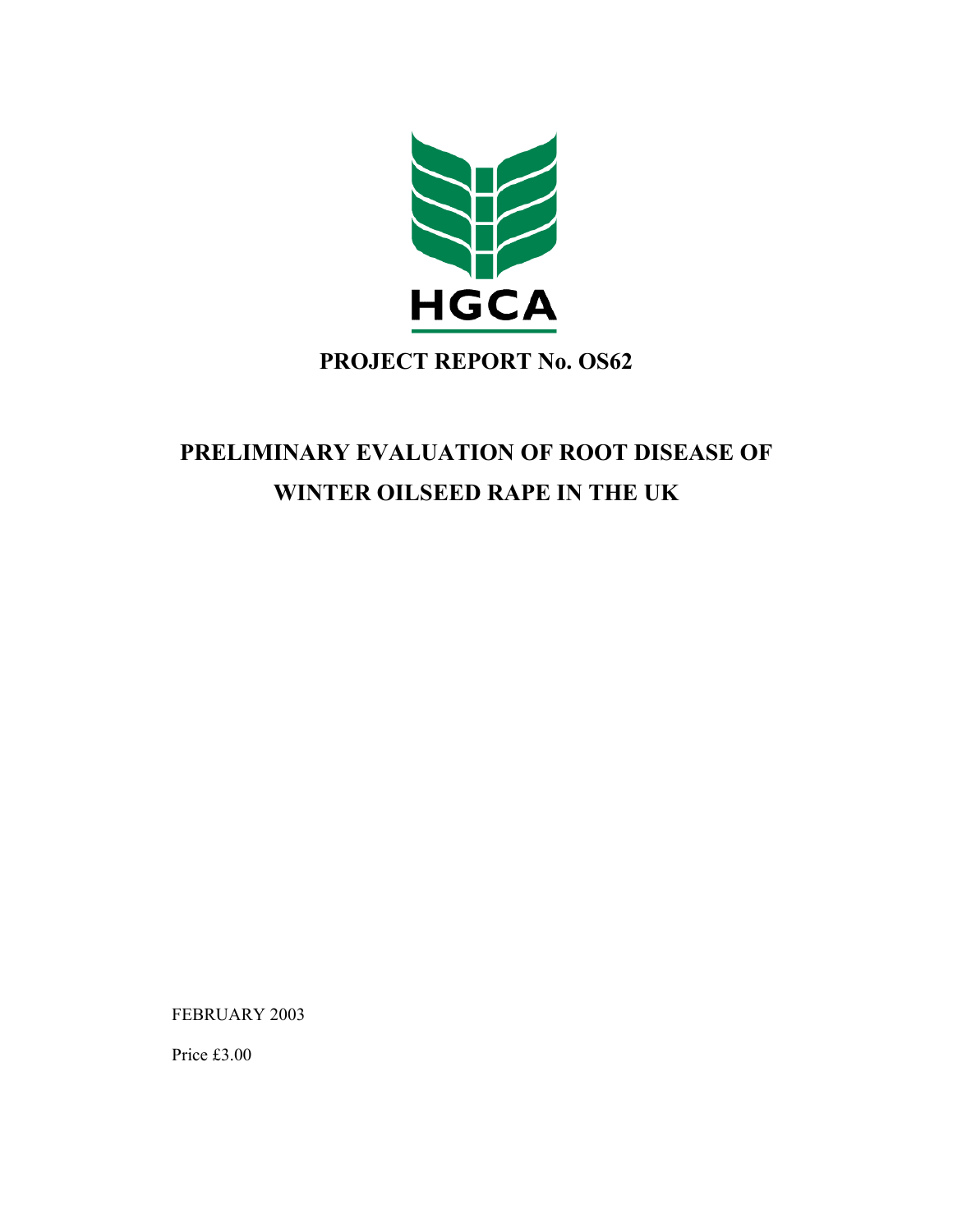### **PROJECT REPORT No. OS62**

# **PRELIMINARY EVALUATION OF ROOT DISEASE OF WINTER OILSEED RAPE IN THE UK**

by

## N EVANS<sup>1</sup>, J STEED<sup>1</sup>, B FITT<sup>1</sup>, K NORMAN<sup>2</sup>, R BRYSON<sup>2</sup>, J  $\mathbf{\Delta}$ LFORD $^2$   $\mathbf{\Delta}$ ND P $\mathbf{\Delta}$ CAVELL $^3$

<sup>1</sup>Rothamsted Research, West Common, Harpenden, Hertfordshire AL5 2JQ <sup>2</sup>Velcourt Ltd., e-space South, 26, St Thomas Place, Ely, Cambs. CB74EX <sup>3</sup>Bayer CropScience, Hauxton, Cambridge, CB2 5HU, UK

This is the final report of a ten month project which started in November 2001. The work was funded by a grant of £7,826 from HGCA (project no. 2642).

The Home-Grown Cereals Authority (HGCA) has provided funding for this project but has not conducted the research or written this report. While the authors have worked on the best information available to them, neither HGCA nor the authors shall in any event be liable for any loss, damage or injury howsoever suffered directly or indirectly in relation to the report or the research on which it is based.

Reference herein to trade names and proprietary products without stating that they are protected does not imply that they may be regarded as unprotected and thus free for general use. No endorsement of named products is intended nor is any criticism implied of other alternative, but unnamed products.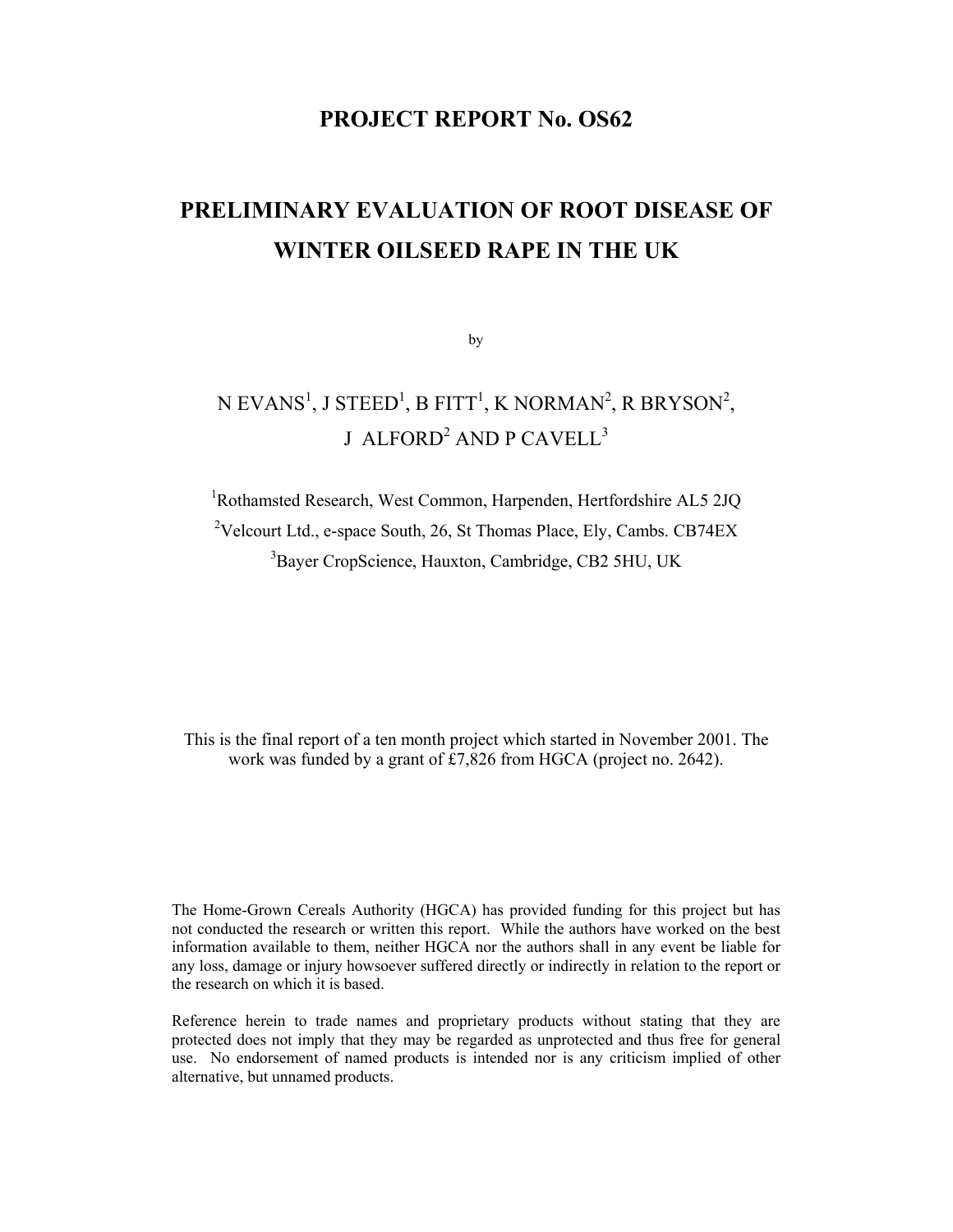### **Contents**

| Abstract                |    |
|-------------------------|----|
| <b>Summary</b>          | 2  |
| <b>Technical Detail</b> | 4  |
| Introduction<br>L       | 4  |
| II. Materials & Methods | 5  |
| III. Results            | 7  |
| IV. Discussion          | 9  |
| V. References           | 11 |
| VI. Appendices          | 12 |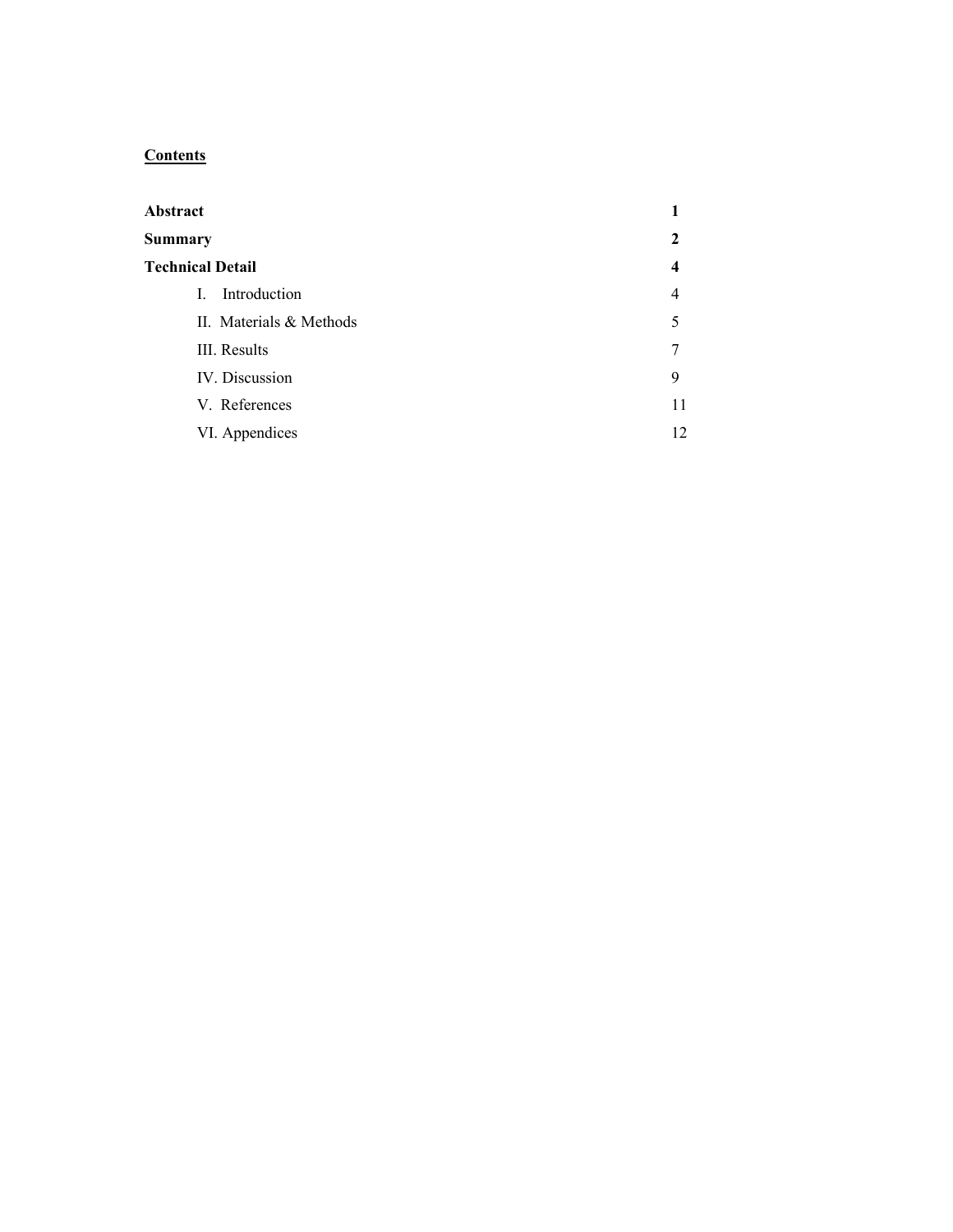#### **Abstract**

During the 2000/1 season, significant variability in the senescence of oilseed rape (OSR) stems was observed in Velcourt-managed fields. These symptoms tend to occur more in the southern part of the country, i.e. Kent and Wiltshire and in fields that have a history of OSR in the rotation. Roots of affected plants appeared blackened and stunted, very similar in appearance to take-all infected roots in cereals. Significant losses were observed at harvest from fields in an OSR rotation compared with adjacent virgin oilseed rape fields. The aims of this pilot project were to: a) determine the causal agent of any associated root disease, b) to determine the scale of the problem and c) to begin to identify solutions to address the problem.

Root samples were taken from matched pairs of virgin and rotational oilseed rape fields and sent for analysis at a number of sampling times; stem extension (March) and pod fill (May). Samples were visually inspected and incubated in moist chambers. After a period of 7 days, root samples were visually assessed and cultures were taken from any lesions present. A nematologist also assessed stem samples. Results from the March and May sampling times were inconclusive as nothing "exotic" or novel was found, either fungal or nematological.

As the season progressed the "blackened roots" observed in previous years did develop at a number of sample sites. In additional work outside that detailed in the project proposal, samples were taken at harvest at four sites. Visually infected roots appeared to be infected with the stem canker pathogen *Leptosphaeria maculans*. To verify this conclusion, root samples were placed in mesh covered plastic trays, placed outside and left under natural conditions. At weekly intervals, sections of stem from each site were observed under a binocular microscope and the development of any fungal structures was monitored. The only structures observed were pseudothecia (the sexual fruiting body) of the *L. maculans* pathogen. Progress was monitored using a development key (A - pseudothecia immature, asci and ascospores not differentiated;  $D -$  asci fully developed, ascospores fully differentiated and ready for release). Due to warm, dry weather, pseudothecial maturation was slow and did not occur until mid-late November. Isolations were done which confirmed that the fungus was *L. maculans*.

The results suggest that the saprophytic phase of growth of *L. maculans* may be more important than previously thought. In this study it would appear that the pathogen was able to colonise the root system of oilseed rape plants very rapidly at and around harvest time as the host plant underwent maturation and senescence. It is unlikely that such late season invasion would be responsible for any yield loss. Current knowledge of the stem canker pathogen life-cycle would suggest that the associated severe basal stem cankers would primarily cause yield loss earlier in the season. However, infected roots may act as a significant source of inoculum aiding carry-over of phoma/stem canker to the newly sown crop.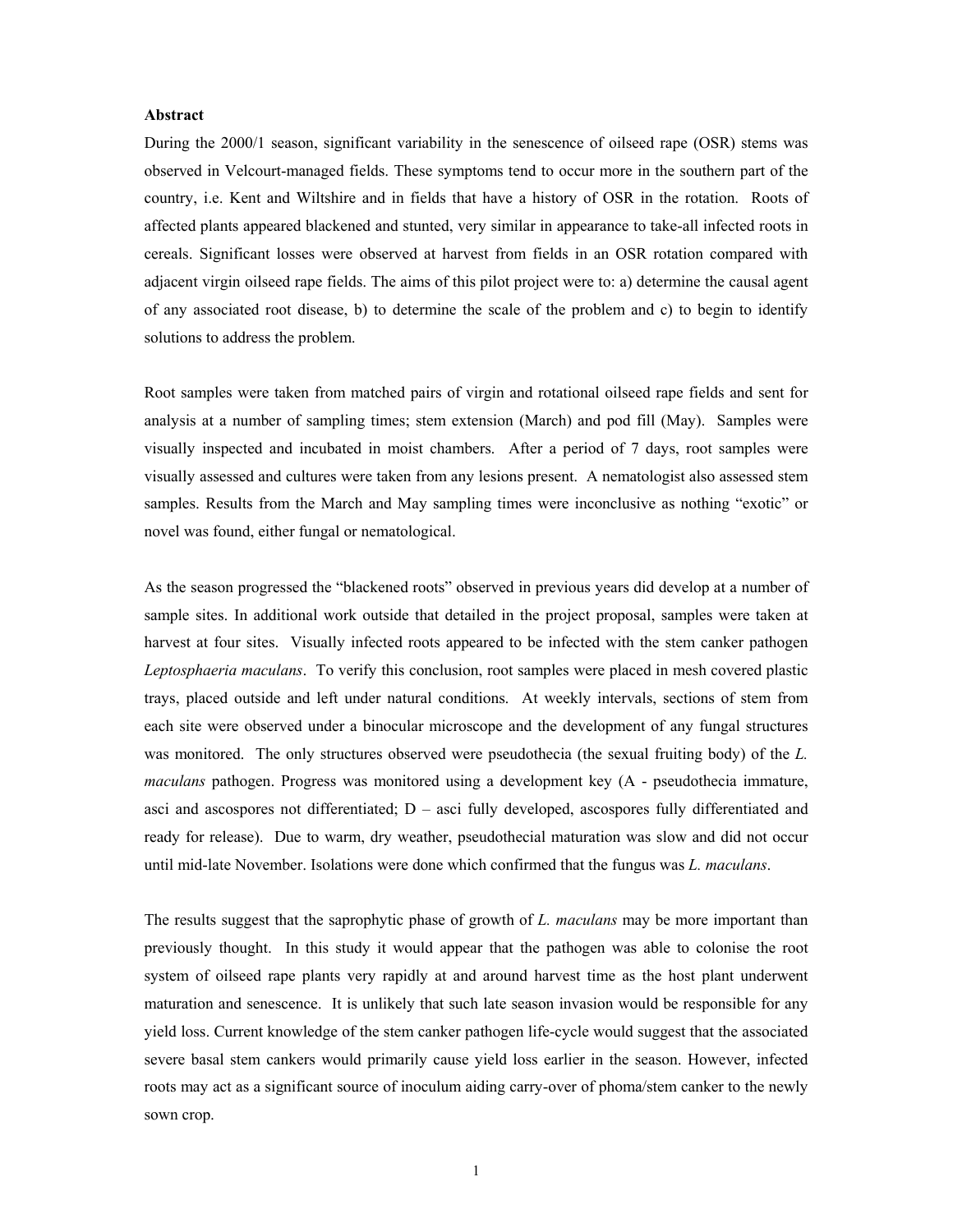#### **Summary**

During the 2000/1 season, significant variability in the senescence of oilseed rape stems has been observed due to an unknown factor in a number of Velcourt-managed fields. Symptoms tended to occur more in the southern part of the England, i.e. Kent and Wiltshire. Roots of affected plants appeared blackened and stunted, very similar in appearance to take-all infected roots in cereals. The causal pathogen of any disease was never identified. Significant losses were observed at harvest from long-term rotational fields in comparison with adjacent virgin oilseed rape fields. During the 2001/2002 season, a pilot project was funded which aimed: a) to determine the causal agent of any associated root disease, b) to determine the scale of the problem, and c) to begin to identify solutions to address the problem.

Root samples were taken from matched pairs of virgin and rotational oilseed rape fields from sites situated throughout the main oilseed rape-growing region of England. Samples were sent by overnight courier to Rothamsted for analysis at a number of sampling times; stem extension (March) and pod fill (May). Firstly, samples were visually inspected, measured and any obvious damage or lesions was recorded. Sections of roots with damage/lesions were incubated in moist chambers (plastic sandwich boxes,  $18 \times 12 \times 4$  cm) on moistened filter paper (relative humidity ~100%) and were incubated at 15° C for seven days. Following incubation, root samples were visually assessed. A nematologist also assessed stem samples at this time. After incubation, root sections were observed under a stereo dissecting microscope and fungal pathogens were identified (if sporulation had occurred). If sporulation had not occurred, further isolations were made from fungal colonies onto antibioticamended potato dextrose agar (aaPDA). Petri dishes were incubated for  $10 - 15$  days ( $15^{\circ}$  C), after which time colonies were observed using a stereo dissecting microscope and identification was made. However, results from the March and May sampling times were inconclusive as nothing "exotic" or novel was found, either fungal or nematological. All information from the March and May samples was placed on a database available at:

http://www.iacr.ac.uk/ppi/root/rootsurvey\_sample1.xls (First "stem extension" sample) http://www.iacr.ac.uk/ppi/root/rootsurvey\_sample2.xls (Second "flowering" sample)

As the season progressed the "blackened roots" observed in previous years did develop at a number of sample sites. In additional work outside that detailed in the project proposal, samples taken at or immediately after harvest at four sites, were sent to Rothamsted for inspection. Infected roots appeared to be infected with the stem canker pathogen *Leptosphaeria maculans*. In order to verify this conclusion, root samples were placed in mesh covered plastic trays, placed outside and left under natural conditions. At weekly intervals, sections of stem from each site were observed under a stereo dissecting microscope and the development of any fungal structures was monitored. The only structures observed were pseudothecia (the sexual fruiting body) of the *L. maculans* pathogen.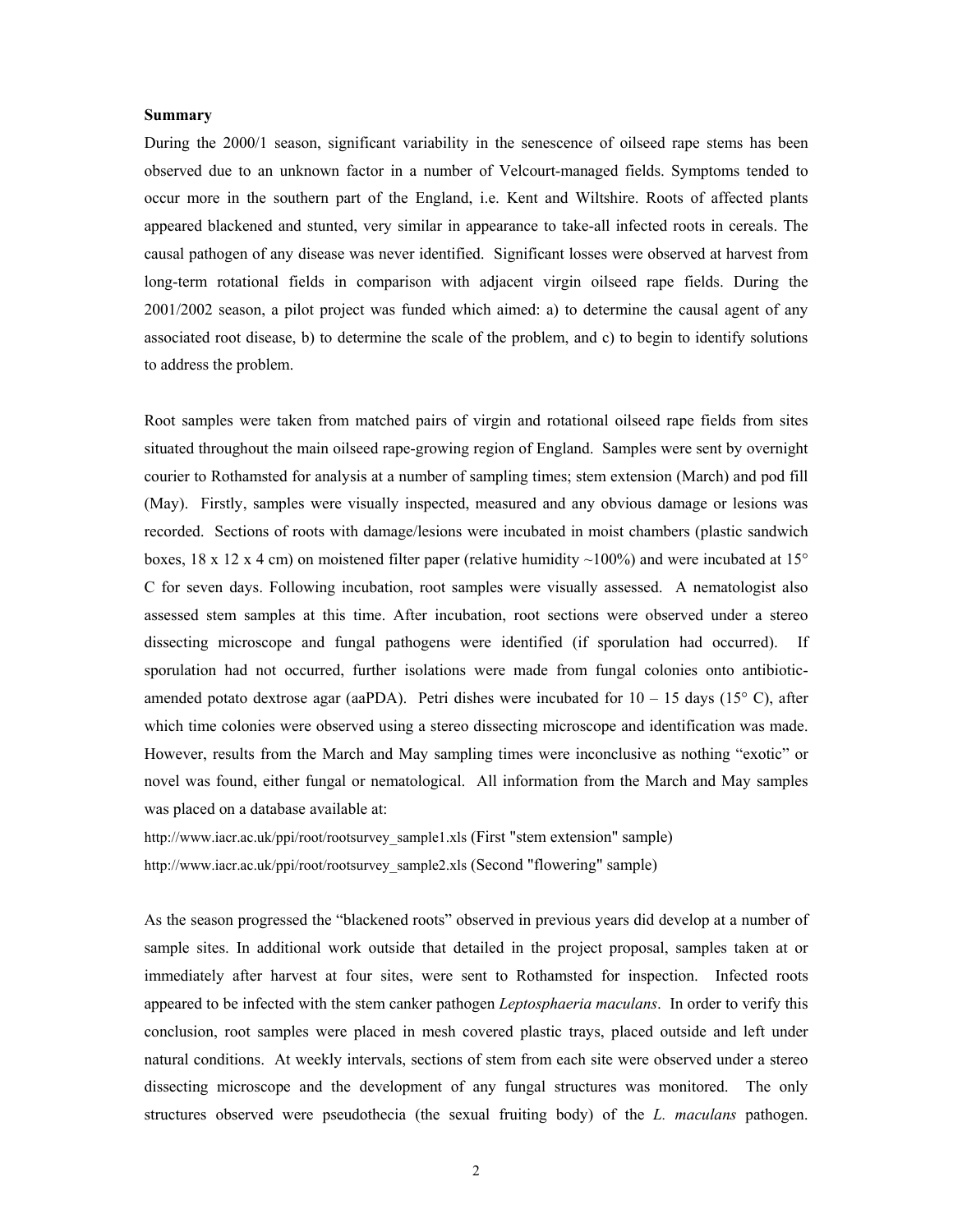Progress was monitored using a development key (A - pseudothecia immature, asci and ascospores not differentiated; D – asci fully developed, ascospores fully differentiated and ready for release).

Due to warm, dry weather experienced during late autumn, pseudothecial maturation was slow and did not occur until mid-late November. However, when fully mature, sections of stem were inverted over fresh sterile distilled water agar petri dishes and were left overnight. During this period, ascospores were released from the pseudothecia. The resultant single spore colonies were re-isolated onto aaPDA petri plates and incubated for 10 days. The single spore isolates observed confirmed that the fungus was *L. maculans*.

The results suggest that the saprophytic phase of growth of *L. maculans* may be more important than previously thought. It would appear that the pathogen was able to colonise the root system of oilseed rape plants very rapidly at and around harvest time as the host plant underwent maturation and senescence. It is unlikely that such late season invasion would be responsible for any yield loss. Current knowledge of the stem canker pathogen life-cycle would suggest that the associated severe basal stem cankers would primarily cause yield loss earlier in the season. However, infected roots may act as a significant source of inoculum, aiding carry-over of phoma/stem canker to the newly sown crop.

#### Control/recommendations to industry

Infection by *L. maculans* on roots occurred, even though a robust foliar fungicide program was adhered to, thereby limiting the amount of inoculum initially. This raises the question whether a) there is a longer-term carry over of *L. maculans* from previous crops in the soil and b) if a seed treatment or soil incorporated fungicide may be more effective in controlling the pathogen through the prevention of initial infection.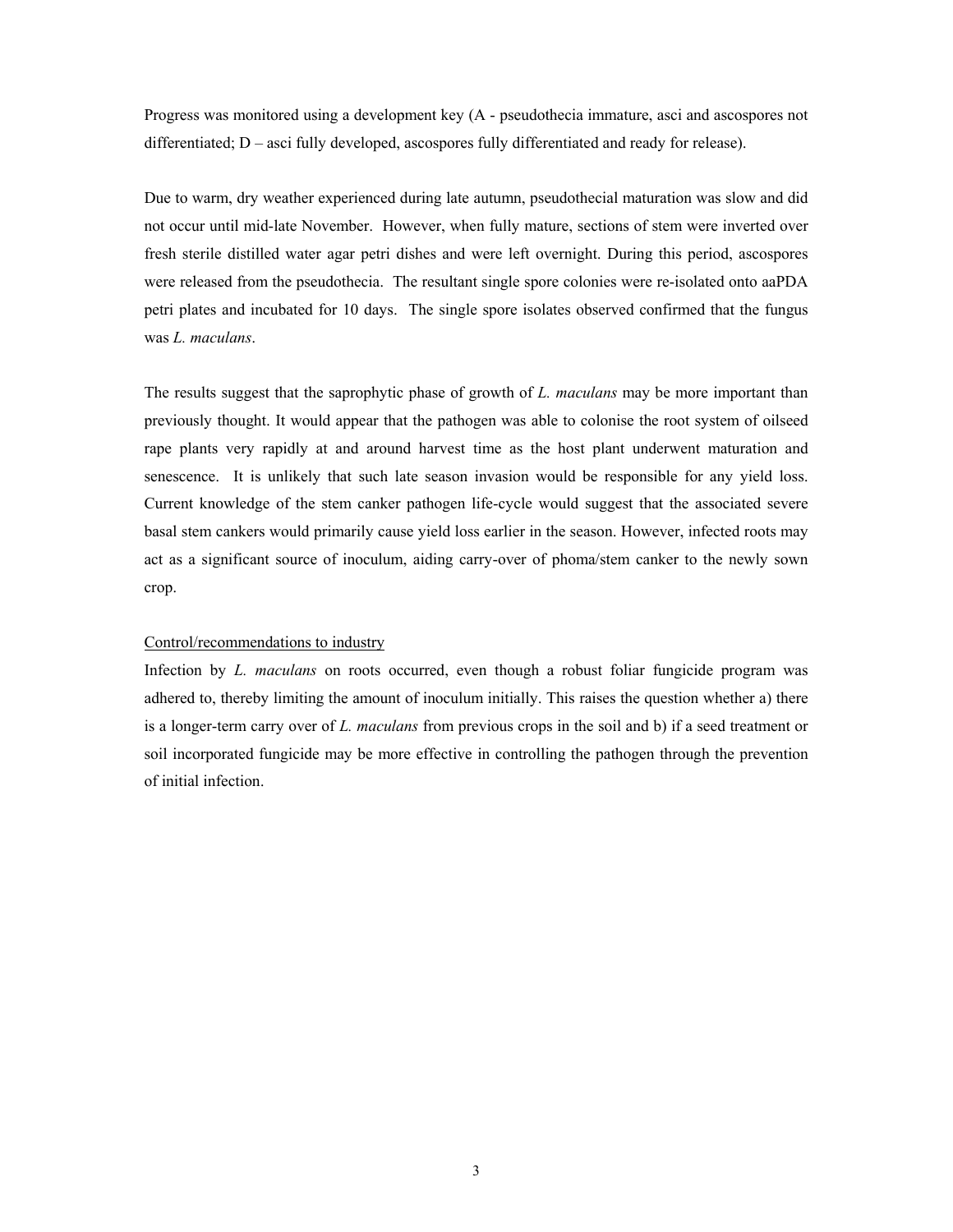#### **Technical detail**

#### I Introduction

The industry has become accustomed to the scale of variability in OSR senescence and takes a lot of this variation for granted. It is not until a close rotation OSR crop is compared with a field that has never grown OSR before, that you can begin to see the differences in root disease and hence premature senescence of plants. Upon inspection, roots of affected plants were blackened and stunted. At harvest, affected fields yielded 1 t/ha less than unaffected adjacent virgin oilseed rape crops

There are a number of pathogens that might cause root damage on oilseed rape, for example, stem canker (*Leptosphaeria maculans*), Verticillium (*Verticillium* spp.), Fusarium (*Fusarium* spp.), Rhizoctonia (*Rhizoctonia* spp.), Phytophthora (*Phytophthora* spp.) or other soil-borne pathogens of cruciferous plants. Stem canker (*L. maculans*) has recently been reported to infect roots of oilseed rape in Australia (Sosnowski *et al*., 2001). Verticillium is a genus with pathogens that infect many hosts. The newly described species *Verticillium longisporum* causes significant damage to oilseed rape crops in central and eastern Europe but has never been observed/described for the UK (Karapapa *et al*., 1997). If the observed diseased crops from last year are the first outbreaks of *Verticillium longisporum* in the UK this could have serious consequences for the UK oilseed rape industry. Another species, *Verticillium dahliae* has caused severe verticillium wilt on linseed in recent years in the UK. It is also interesting that this species and the species *V. albo-atrum* are pathogenic on hops, the crop that preceded the oilseed rape in the fields where the problem was diagnosed during last season. *Verticillium longisporum* has been isolated from Brussels sprouts in the UK, but whether this species has the ability to cause disease on oilseed rape has not been investigated fully. Rhizoctonia (*Rhizoctonia solani*) can cause severe losses in Canada (Verma, 1996). Fusarium and Phytophthora are also extremely damaging soil-borne diseases that are widespread throughout UK soils. Although infection of oilseed rape by these species is unusual, the potential for damage by one or more of these pathogens is possible, particularly if affected plants are stressed due to mineral deficiency.

If a root disease problem has developed in the UK, determination of the causal agent is of prime importance before any recommendations can be made for the effective control of the disease. Of the likely candidate diseases, root-based stem canker (*Leptosphaeria maculans*), verticillium, fusarium, phytophthora and/or rhizoctonia would have the potential to decrease yields substantially and would be an additional disease loss for the UK oilseed rape industry. For example, fusarium wilt has been observed on oilseed rape in Alberta, Canada in recent years and yield losses of up to 30% were estimated to have been caused by the disease (http://www.agric.gov.ab.ca/pests/ diseases/fusariumwilt canola.html). Similar levels of yield loss (up to 30%) were attributed to infection by *Rhizoctonia solani* in the same region of Canada in 1983 and 1984 (Sippell et al., 1985). Rhizoctonia has also caused disease on Canola in Australia (Khangura et al., 1999).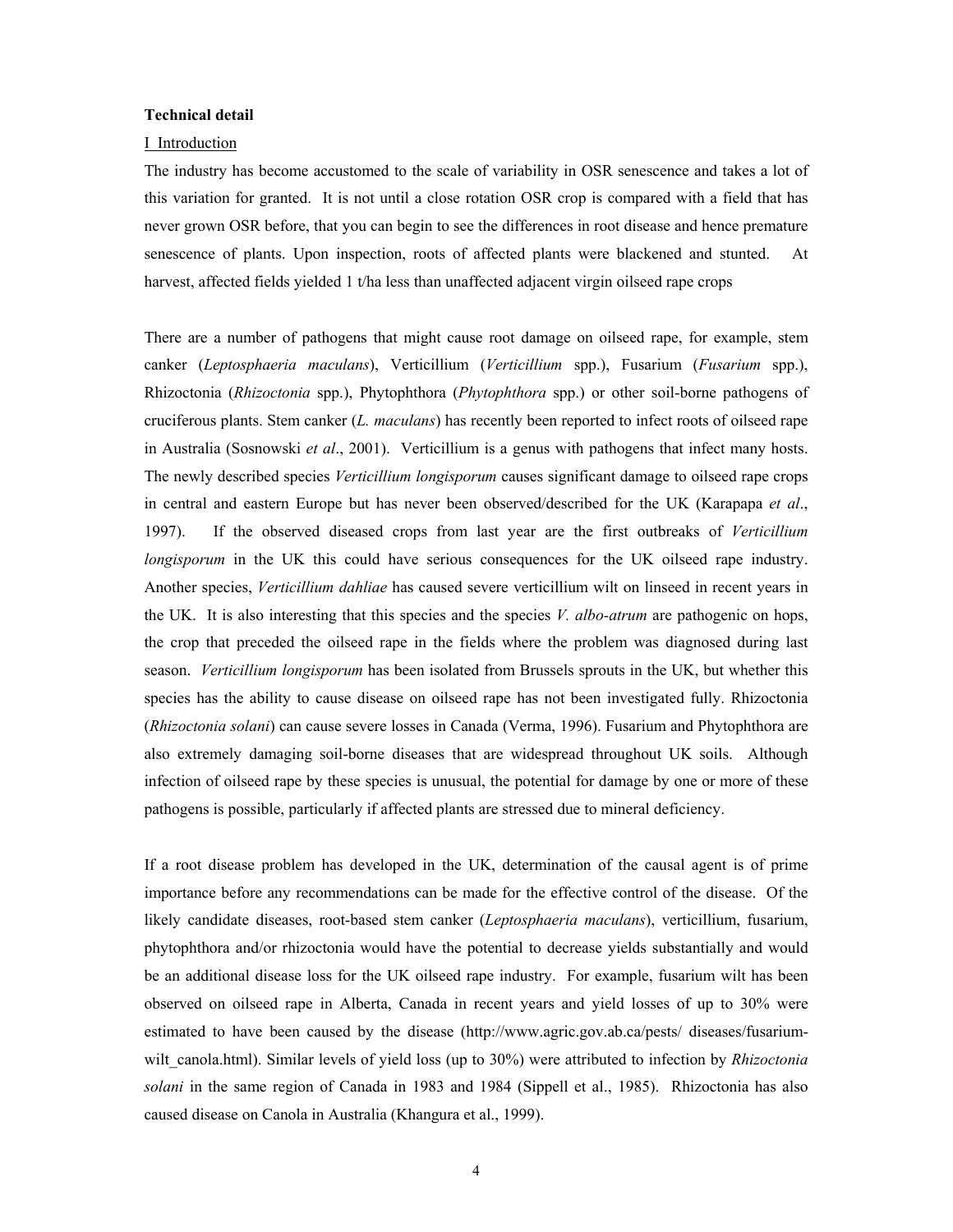The aims of this pilot project were to: a) determine the causal agent of any associated root disease, b) to determine the scale of the problem and c) to begin to identify solutions to address the problem.

#### II Materials and Methods

#### *a. Historical material*

To investigate what may have caused the root disease observed in previous seasons, soil samples and available oilseed rape debris were collected from the site of the diseased field in Wiltshire (October 2001). The samples were sent to Rothamsted and tested using standard isolation techniques. Material was surface sterilised in 5% sodium hypochlorite solution, plated onto plain water agar and cultured at 20ºC for 4-6 days. Subsequent colonies were observed, recorded and transferred onto antibiotic amended potato dextrose agar (aaPDA). Transferred cultures were also incubated at 20ºC for 10-14 days and cultures identified.

#### *b. "Virgin" non-rotational and rotational field samples*

Velcourt managers identified a number of "virgin", non-rotational oilseed rape fields in close proximity to similar Velcourt-managed oilseed rape fields under normal rotational practices. The details of the sites are given in Table 1. Normal rotation field sites were carefully monitored for signs of disease/abnormal growth and later, differences in maturity and compared with the virgin oilseed rape crop throughout the season. A seed treatment experiment being done at Rothamsted in association with Bayer Crop Science was also another site. The pairs of fields (plus the site at Rothamsted) were sampled twice; at stem extension (Feb/March) and at late flowering (Early June). At each sampling time, fifty stems/roots were removed from each field (i.e. 100 stems per geographic location from the virgin and rotational fields) sampling 5 clusters of 10 plants in a W shape across the field. The lower 10 cm of stem and as much of the root as possible (i.e. at least 20 cm) were removed, excess soil was washed away using a pressure hose and samples were sent by "next-day-delivery" to Rothamsted for analysis.

Root samples were taken from matched pairs of virgin and rotational oilseed rape fields from sites situated throughout the main oilseed rape-growing region of England. Samples were sent to Rothamsted for analysis at stem extension (March) and pod fill (May). Samples were visually inspected, measured and any obvious damage or lesions were recorded. Sections of roots with damage/lesions were cut out, and incubated in moist chamber boxes at 15° C for a period of 7 days. A nematologist also assessed stem samples at this time point. After incubation, root sections were observed under a stereo dissecting microscope and fungal pathogens were identified (if sporulation had occurred). If sporulation had not occurred, further isolations were made from fungal colonies.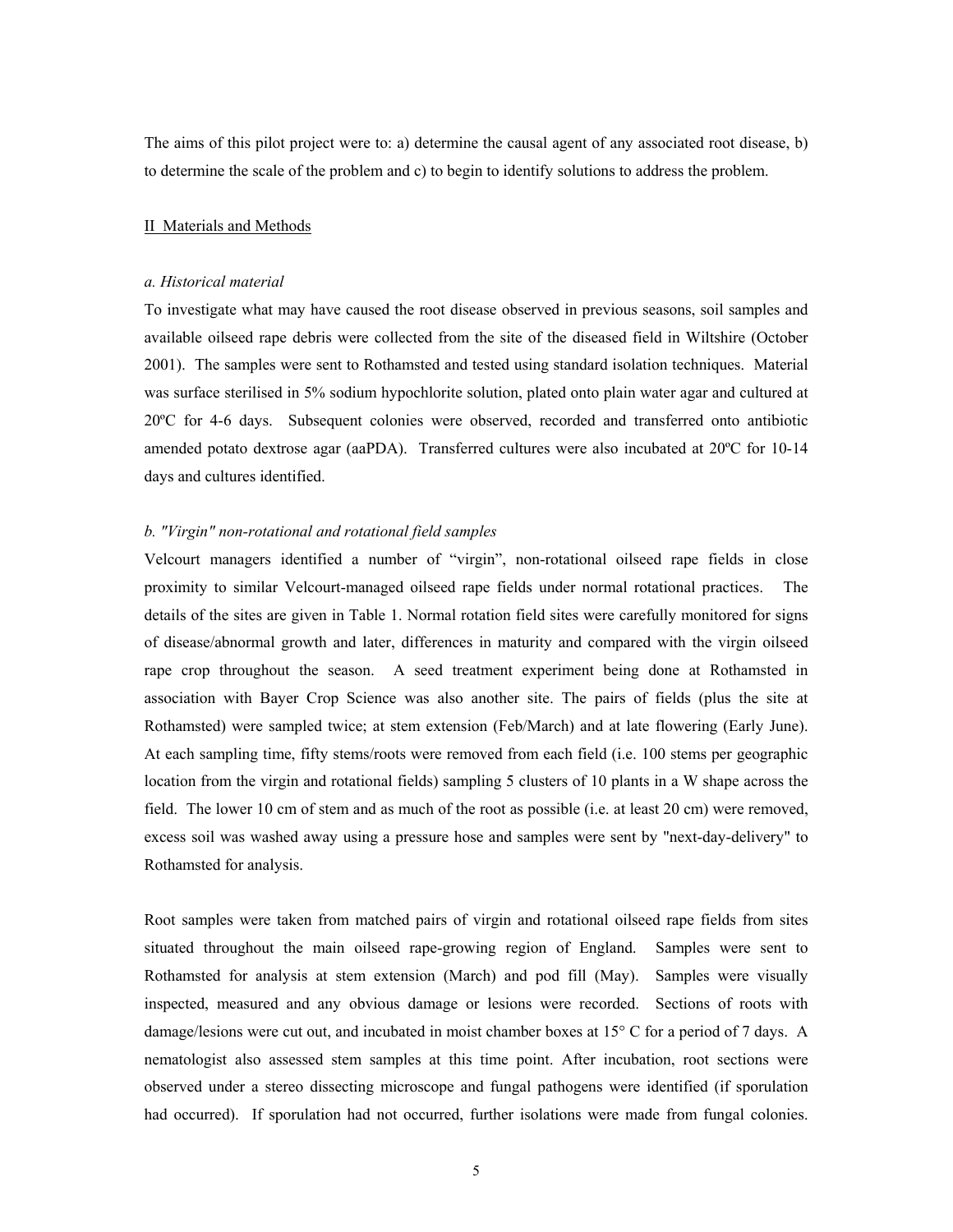Infected sections of stem were surface sterilised in 5% sodium hypochlorite solution (for 2 minutes) and plated onto sterile distilled water agar and cultured at 20ºC for 4-6 days. Subsequent colonies were observed, recorded and transferred onto antibiotic amended potato dextrose agar (aaPDA). Petri dishes were incubated for  $10 - 15$  days (15° C), after which time colonies were observed using a stereo dissecting microscope and identification was made.

Table 1: Velcourt farms sampled and oilseed rape root sampling times for the 2001/2 oilseed rape root disease study.

| <b>Velcourt Farm</b>       | $1st$ Sample   | $2nd$ Sample |
|----------------------------|----------------|--------------|
| Green Drove, Wiltshire     | 11/12 March 02 | 20/21 May 02 |
| Gedgrave, Woodbridge       | 11/12 March 02 | 20/21 May 02 |
| Lees Farm, Andover         | 11/12 March 02 | 20/21 May 02 |
| Hawarden Farms, Canterbury | 11/12 March 02 | 20/21 May 02 |
| George Farm, Stamford      | 11/12 March 02 | 20/21 May 02 |
| Barkers, Rickinghall       | 11/12 March 02 | 20/21 May 02 |
| Coneys, Lincs              | 18/19 March 02 | 27/28 May 02 |
| Fitzroy Farming, Nuneaton  | 18/19 March 02 | 27/28 May 02 |
| Haverholme, Lincs          | 18/19 March 02 | 27/28 May 02 |
| Carrington, Boston         | 18/19 March 02 | 27/28 May 02 |
| Cornbury Park, Charlbury   | 18/19 March 02 | 27/28 May 02 |

#### *c. Post-harvest sample*

In addition to the work detailed in the proposal, one extra sampling was done from a small selection of the sites used during the study. Material was collected from four sites after harvest and sent to Rothamsted for analysis. The dried, senescent material was examined using a stereo dissecting microscope and any infection noted. Material was then placed in the bottom of free-draining plastic seedling trays (25 roots/stems), covered with a plastic mesh (to prevent material blowing away during windy weather) and placed on the roof of a building at Rothamsted open to the natural elements. Development of fungal structures was monitored on a weekly basis using a stereo dissecting microscope. The only structures observed were pseudothecia (the sexual fruiting body) of the *L. maculans* pathogen. Progress was monitored using a development key (A-D: A - pseudothecia immature, asci and ascospores not differentiated; D – asci fully developed, ascospores fully differentiated and ready for release). When fully mature, sections of 10 stems per site were inverted over fresh sterile distilled water agar petri dishes and were left overnight. After four days incubation at 15 ° C, the resultant single spore colonies were re-isolated onto aaPDA petri plates and incubated for a further ten days (15  $\degree$  C).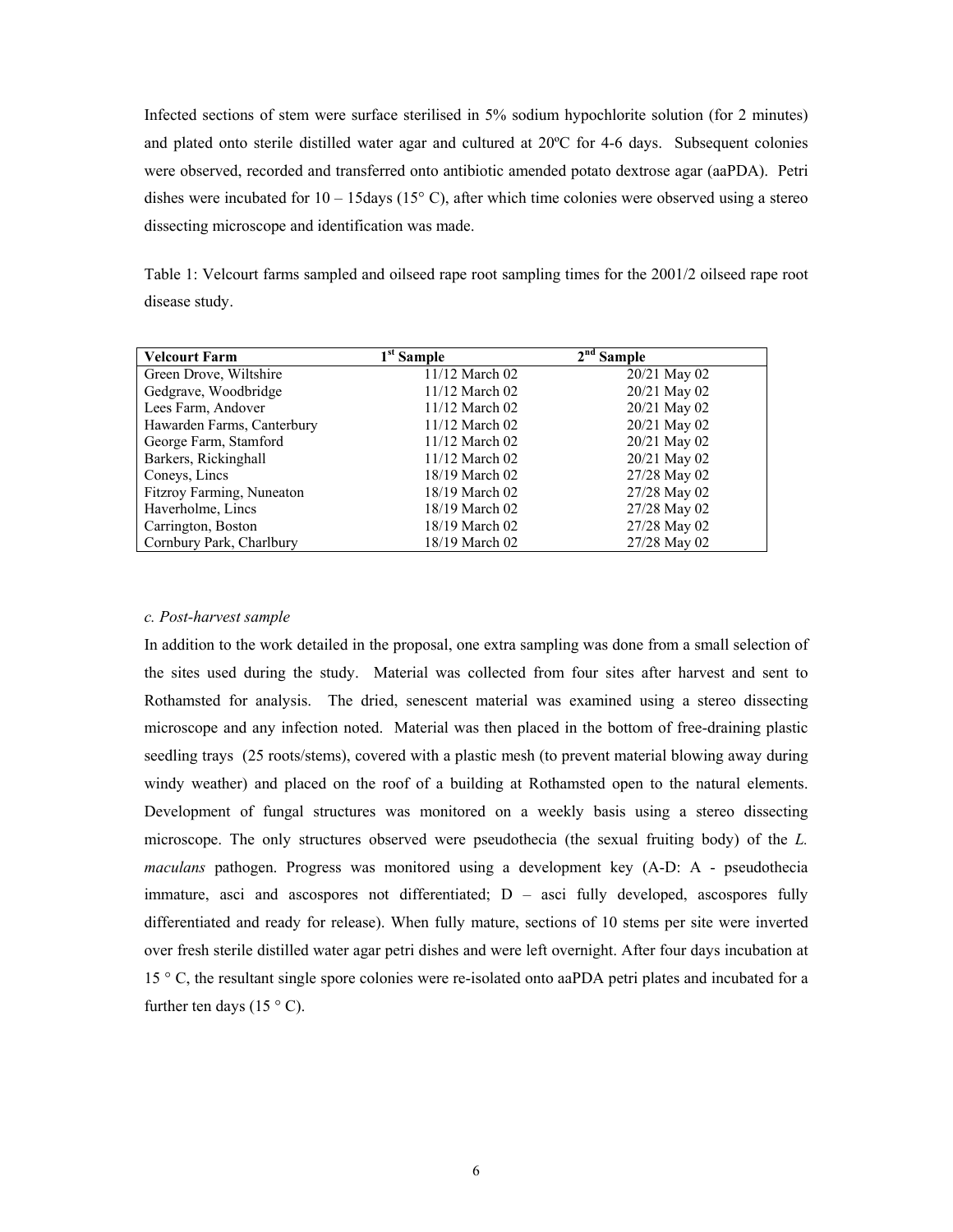#### III Results

#### *a. Historical material*

Material from the Wiltshire site was in a poor condition and was observed to be fairly well rotted. Consequently, very little was isolated from the stems/root debris. Nothing pathogenic could be isolated from the material, probably because of overgrowth by saprophytic fungi.

#### *b. "Virgin" non-rotational and rotational field samples*

Over the two sampling times, 1754 root samples were measured, examined and incubated. However, results from the March and May sampling times were also inconclusive as nothing "exotic" or novel was found, either fungal or nematological. All information from the March and May samples was placed on a database (Appendix 1 and 2). A general observation from both sampling dates was that the roots of both the "virgin" sites and the rotational sites were surprisingly clean with very little damage/infection. Damage that was observed appeared to be mechanical or physiological rather than disease related. Data from both sampling dates can be seen in Appendix 1 and Appendix 2.

#### *c. Post-harvest sample*

 The "blackened roots" infected roots appeared to be infected with the stem canker pathogen *Leptosphaeria maculans*. Often infected root systems were associated with a typical basal stem canker lesion. Pseudothecial maturation was slow and did not occur until mid-late November due to warm, dry weather experienced during late autumn. Stems were observed to develop typical pseudothecia, the majority of which were A-type pseudothecia which developed on the surface, whereas occasionally B-type pseudothecia were observed to develop just beneath the surface of the root epidemal cells. Of the 10 stems from each of the four sites from which single spore isolations were made, all 40 were infected with *L. maculans* (Table 2).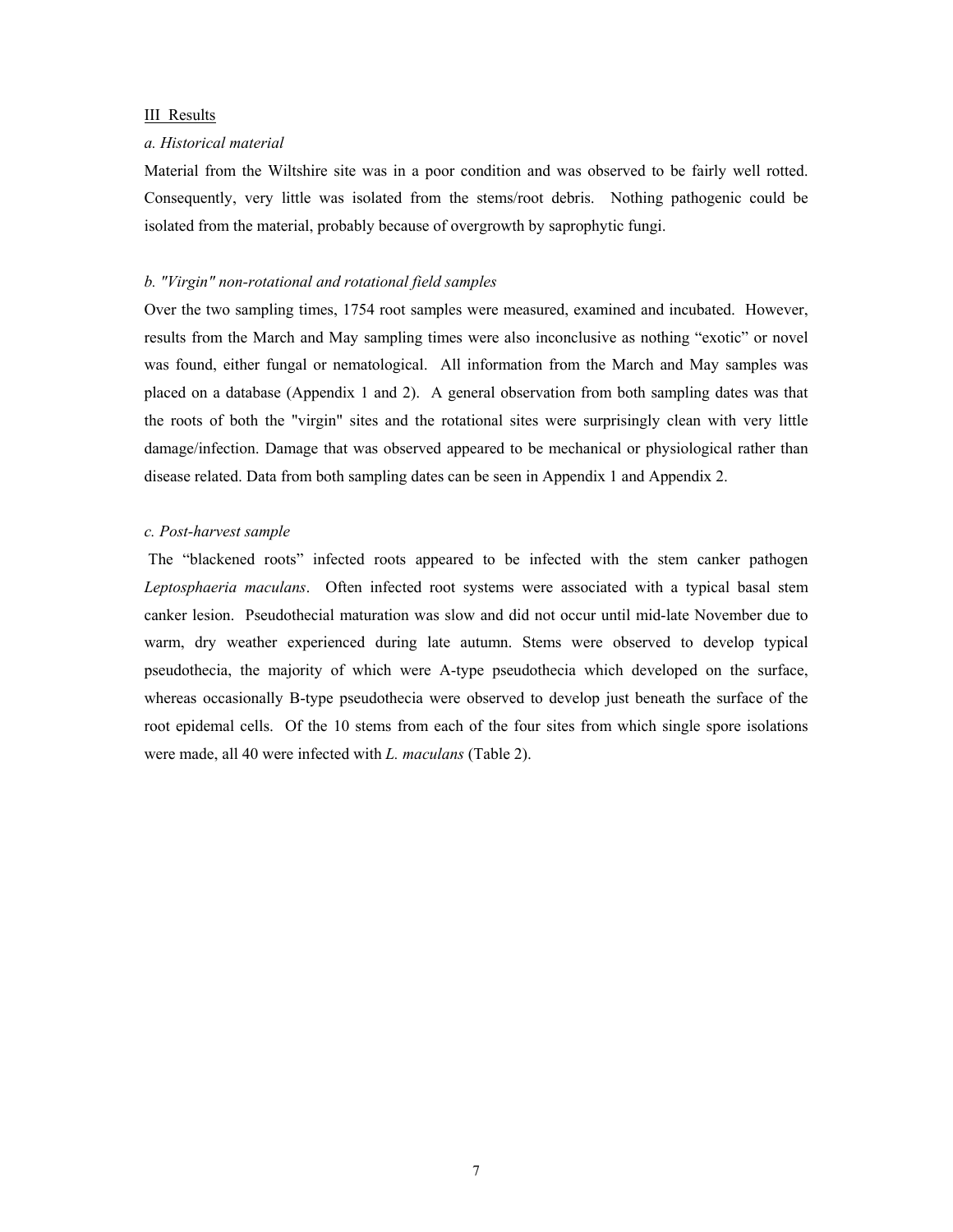Table 2. Single spore isolates of *Leptosphaeria maculans* produced from Oilseed rape root material from four UK sites during the autumn of 2002. Isolates were made from ascospores produced from pseudothecia which developed under natural conditions at Rothamsted 9/8/02 - 22/11/02.

| Site code  | Stem number     | No. of A-type colonies | No. of B-type colonies |
|------------|-----------------|------------------------|------------------------|
| VE-OSR-1B  | $\overline{2}$  | 6                      | $\theta$               |
| VE-OSR-1B  | 3               | 6                      | $\boldsymbol{0}$       |
| VE-OSR-1B  | 4               | 4                      | $\theta$               |
| VE-OSR-1B  | $\,8\,$         | $\overline{5}$         | $\boldsymbol{0}$       |
| VE-OSR-1B  | 10              | 6                      | $\theta$               |
| VE-OSR-1B  | $\overline{13}$ | $\overline{6}$         | $\overline{0}$         |
| VE-OSR-1B  | 16              | 6                      | $\boldsymbol{0}$       |
| VE-OSR-1B  | 17              | 6                      | $\theta$               |
| VE-OSR-1B  | 19              | 5                      | $\theta$               |
| VE-OSR-1B  | 25              | 6                      | $\theta$               |
| VE-OSR-8A  | 10              | $\overline{5}$         | $\overline{0}$         |
| VE-OSR-8A  | $\overline{16}$ | $\overline{5}$         | $\overline{0}$         |
| VE-OSR-8A  | 19              | 6                      | $\boldsymbol{0}$       |
| VE-OSR-8A  | 25              | 5                      | $\boldsymbol{0}$       |
| VE-OSR-8A  | 26              | $\overline{6}$         | $\theta$               |
| VE-OSR-8A  | 27              | 6                      | $\theta$               |
| VE-OSR-8A  | 28              | $\overline{5}$         | $\mathbf{0}$           |
| VE-OSR-8A  | 30              | $\overline{5}$         | $\theta$               |
| VE-OSR-8A  | 31              | 6                      | $\overline{0}$         |
| VE-OSR-8A  | 32              | 6                      | $\theta$               |
| VE-OSR-9B  | $\overline{4}$  | 6                      | $\boldsymbol{0}$       |
| VE-OSR-9B  | $\overline{5}$  | $\boldsymbol{0}$       | $\overline{5}$         |
| VE-OSR-9B  | 8               | 6                      | $\theta$               |
| VE-OSR-9B  | $\overline{9}$  | 6                      | $\boldsymbol{0}$       |
| VE-OSR-9B  | 10              | $\boldsymbol{0}$       | 5                      |
| VE-OSR-9B  | 12              | 6                      | $\theta$               |
| VE-OSR-9B  | 15              | 6                      | $\boldsymbol{0}$       |
| VE-OSR-9B  | 18              | $\overline{5}$         | $\theta$               |
| VE-OSR-9B  | $\overline{29}$ | $\overline{5}$         | $\theta$               |
| VE-OSR-9B  | 30              | 6                      | $\boldsymbol{0}$       |
| VE-OSR-10A | 5               | 5                      | $\theta$               |
| VE-OSR-10A | $\overline{7}$  | $\overline{7}$         | $\theta$               |
| VE-OSR-10A | $\,8\,$         | $\overline{5}$         | $\boldsymbol{0}$       |
| VE-OSR-10A | 16              | 6                      | $\mathbf{0}$           |
| VE-OSR-10A | $\overline{25}$ | $\overline{3}$         | $\overline{2}$         |
| VE-OSR-10A | 26              | $\mathbf{0}$           | 6                      |
| VE-OSR-10A | 27              | 6                      | $\boldsymbol{0}$       |
| VE-OSR-10A | 30              | 6                      | $\boldsymbol{0}$       |
| VE-OSR-10A | 31              | 6                      | $\theta$               |
| VE-OSR-10A | 32              | $\boldsymbol{0}$       | 6                      |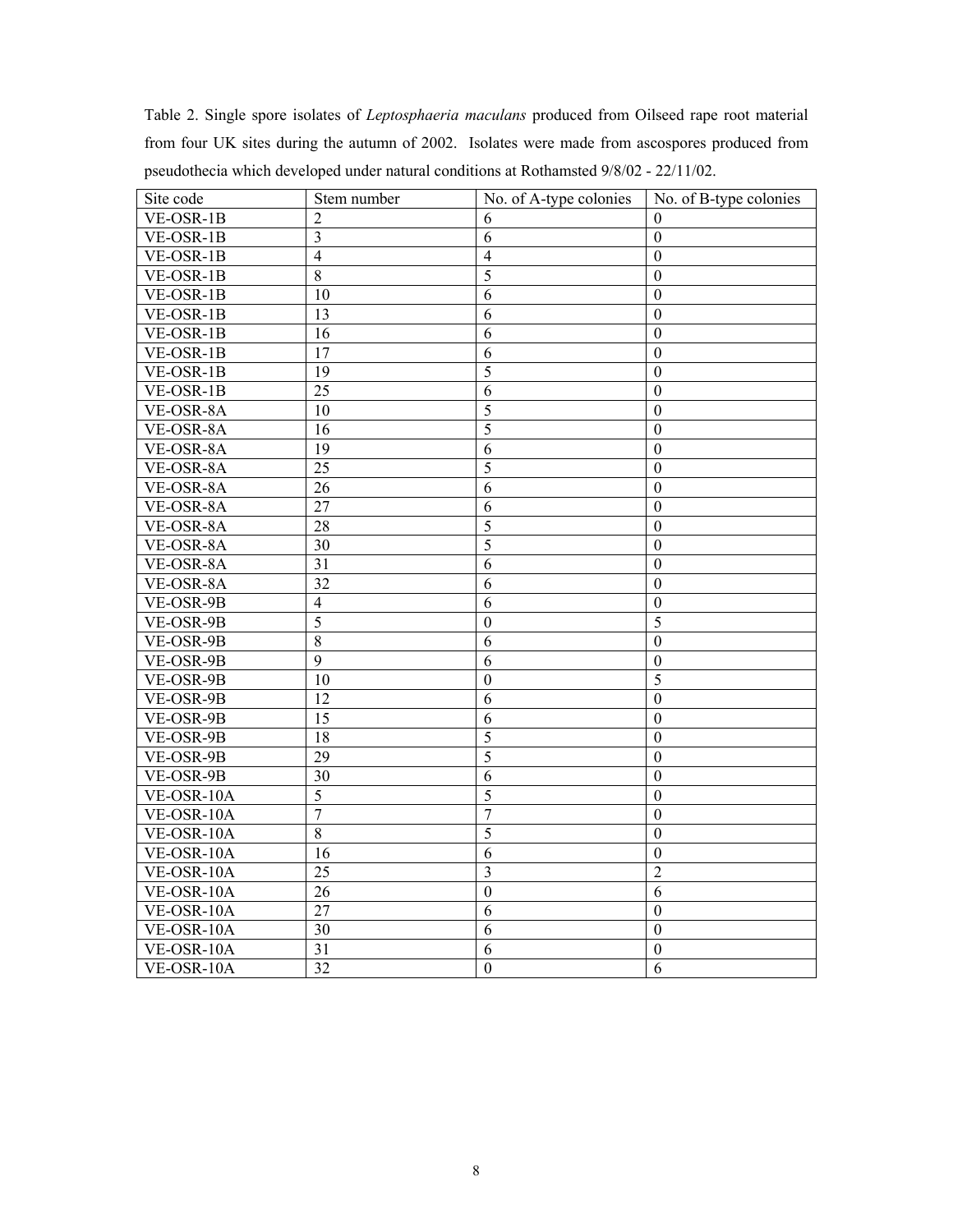#### IV Discussion

The results suggest that the saprophytic phase of growth of *L. maculans* may be more important than previously thought. In this study it would appear that the pathogen was able to colonise the root system of oilseed rape plants very rapidly at and around harvest time as the host plant underwent maturation and senescence. As very little infection was found at either the stem extension or flowering sample dates and infected roots were often associated with typical basal stem cankers at harvest, it can be suggested that the "root problem" observed during this study was an extension to the stem canker lifecycle, as yet unreported in the UK. Sosnowski *et al*. (2001) reported that *L. maculans* was associated with premature senescence in Australia and that affected plants have stunted, blackened roots and demonstrated that *L. maculans* was able to infect roots of oilseed rape directly through wounded roots. Sosnowski *et al*. (2001) suggested that the infection did not develop from crown (basal) stem canker but that the disease could also be soil-borne. The authors of this report suggest that (in the UK) this is probably not the case. If soil-borne, presumably the pathogen would be present all of the time and at higher levels in the "rotational" field samples. One would expect significantly more *L. maculans* infection earlier in the season and more infection in rotational field samples in comparison to "virgin" oilseed rape field samples, and this was not the case. Although our current knowledge of the life-cycle does not include a soil-borne section and long-term survival structures have never been reported for this species, only systematic testing of soil samples from possible infected UK fields will determine whether our current view of the life-cycle is correct or not.

In terms of control/prevention, control of phoma leaf spotting and prevention of the development of subsequent stem cankers would minimise colonisation of the root system. The results suggest that late season colonisation would not have been the primary cause for yield loss. It would seem more likely that severe basal stem cankers would cause yield loss earlier in the season and the authors would suggest that the primary concern of the grower should be the control of initial phoma leaf spotting to prevent subsequent stem canker and possible root infection. However, infected roots may play an important role in the life-cycle by acting as a significant source of inoculum aiding carry-over of phoma/stem canker to the newly sown crop. The upper (above soil) parts of the oilseed rape plant are fleshy and tend to rot easily following senescence. In contrast, root material is highly lignified and tends to persist in soil for a longer period of time following senescence. If this is the case, some form of stubble management may be required to reduce inoculum potential for future crops.

#### Control/recommendations to industry

Infection by *L. maculans* on roots occurred, even though a robust foliar fungicide program was adhered to, thereby limiting the amount of inoculum initially. This raises the question whether a) there is a longer-term carry over of *L. maculans* from previous crops in the soil and b) if a seed treatment or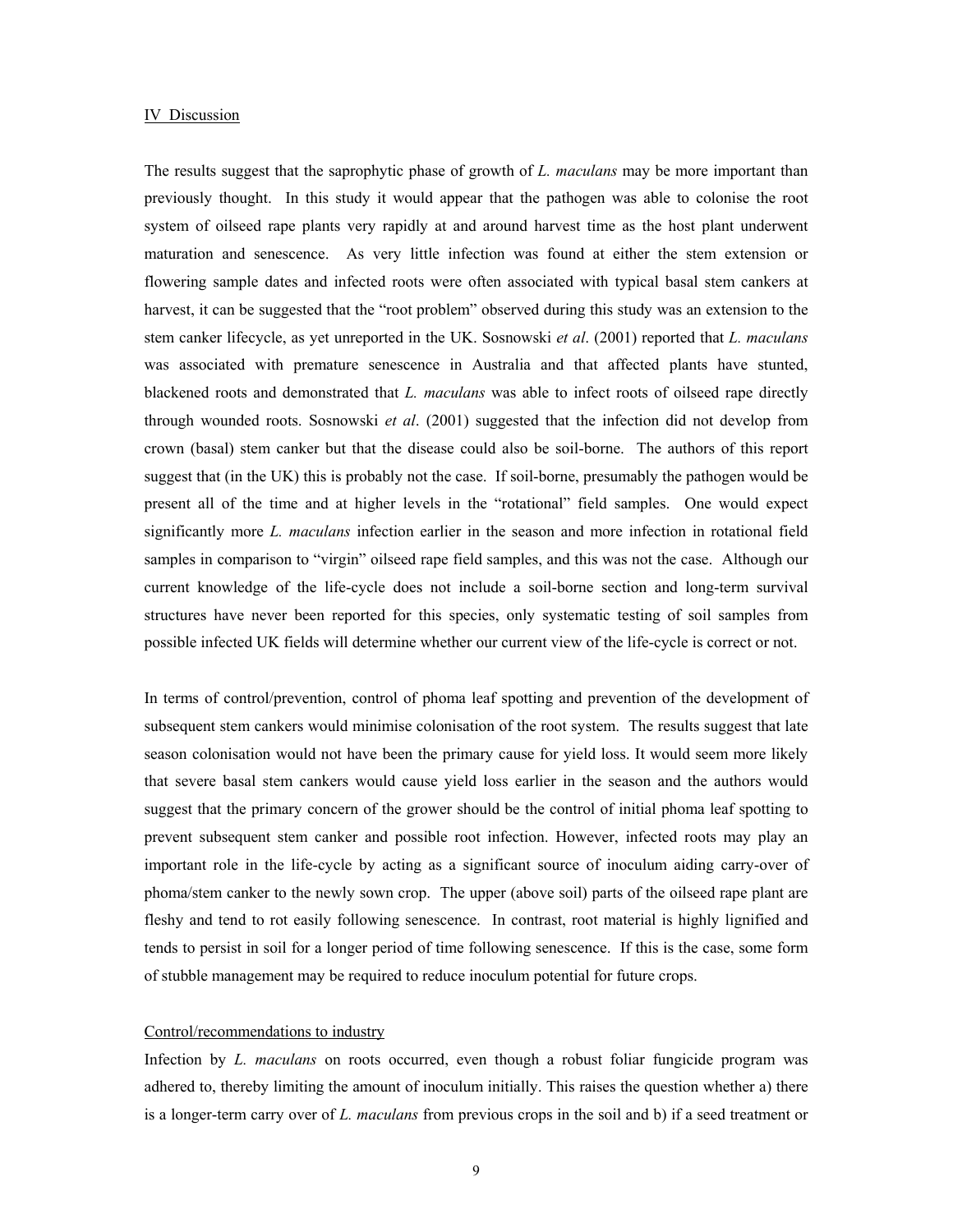soil incorporated fungicide may be more effective in controlling the pathogen through the prevention of initial infection.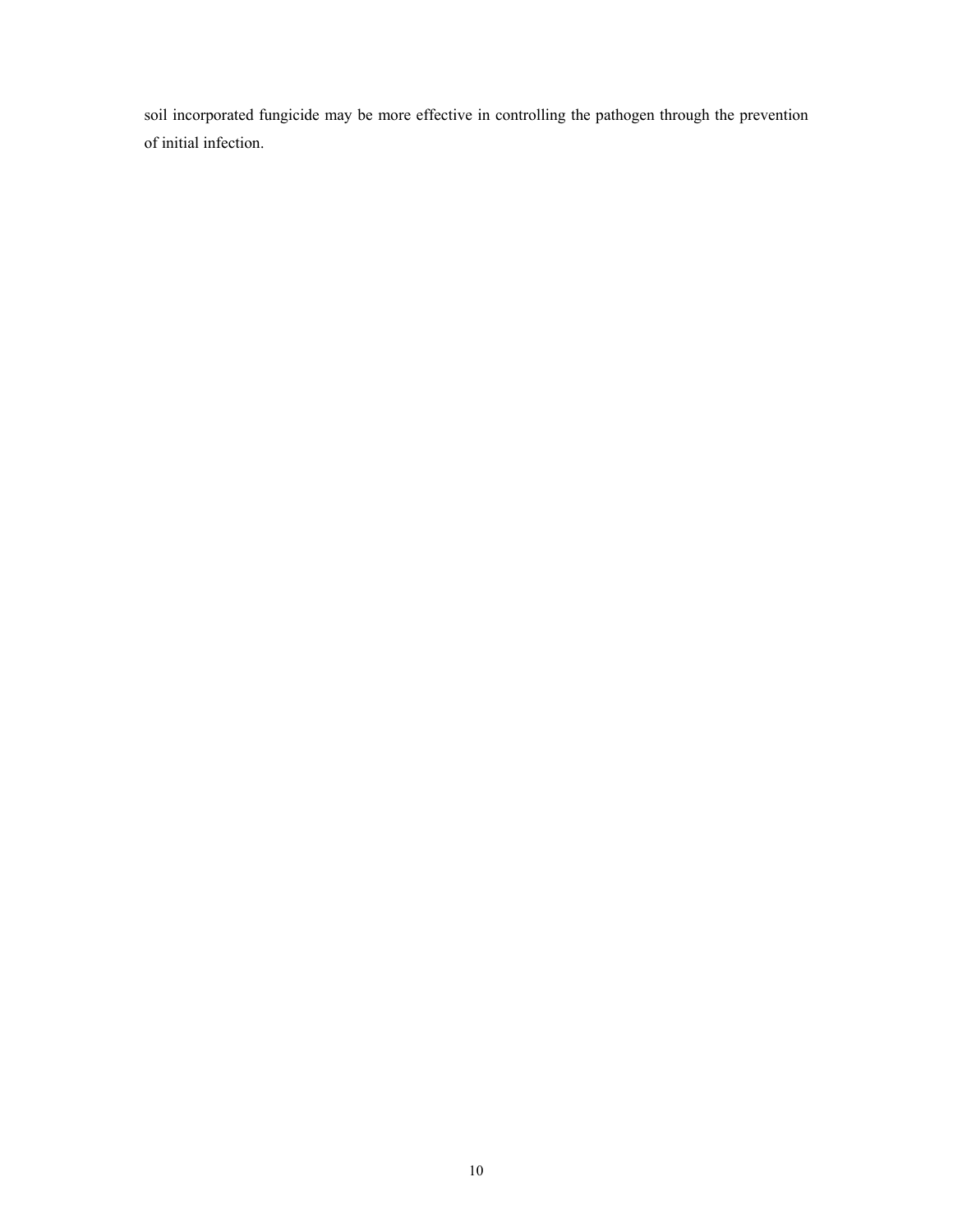- Karapapa, V.K, Bainbridge, B.W. and Heale, J.B., 1997. Morphological and molecular charaterisation of *Verticillium longisporum* Comb. Nov. pathogenic to oilseed rape., *Mycol. Res.* **101**, 1281- 1294.
- Khangura, R.K., Barbetti, M.J. and Sweetingham, M.W. 1999. Characterization and pathogenicity of Rhizoctonia species on Canola. *Plant Disease*, **83**, 714-721.
- Sippel, D.W., Davidson, J.G.N. and Cox, M. 1985. Rhizoctonia root rot of rapeseed in the Peace River region of Alberta. *Canadian Journal of Plant Pathology*, **7**, 184-186.
- Sosnowski, M., Ramsey, M., Murray, G., Scott, E. and Wilmshurst, C. 2001. Symptoms of blackleg (*Leptosphaeria maculans*) on the roots of canola in Australia. *New Disease Reports*, http://www.bspp.org.uk/ndr/jul2001/2001-34.htm.
- Verma, P.R., 1996. Biology and control of *Rhizoctonia solani* on rapeseed: a review. *Phytoprotection*, **77**, 99-111.